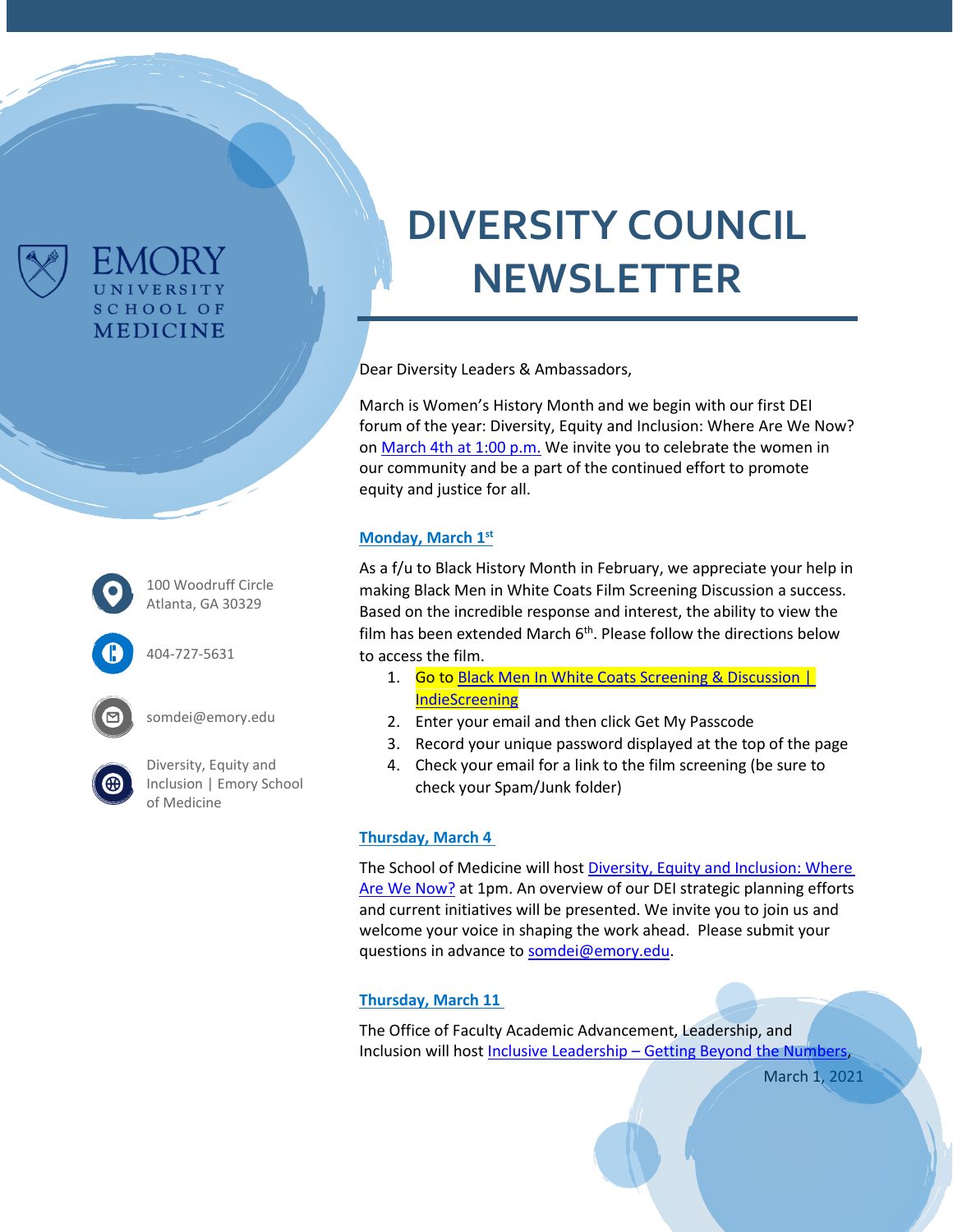

FMC JR UNIVERSITY **SCHOOL OF MEDICINE**  presented by Dr. Carolyn Meltzer at 12pm.

## **Friday, March 12**

The Latino Medical Student Association (LMSA) from Emory School of Medicine is hosting a [Cha Cha Cha Dance Class Fundraiser](https://www.med.emory.edu/about/diversity/index.html) at 7pm. This event benefits [Los Vecinos de Buford Highway,](https://vecinosbh.org/) a local non-profit organization with a mission to cultivate community, magnify the voices of residents, and grow future leaders in the Buford Highway neighborhoods of Atlanta.

### **Tuesday, March 23**

The Office of Faculty Academic Advancement, Leadership and Inclusion will host [Bold Leaders Series: The Resilient Leader](https://eventactions.com/eareg.aspx?ea=Rsvp&invite=04pmn3bbjp30dk9nhwedrcv72uyy0mk6kj5tey5y9k36wudnt717) at 12pm. Chip Souba, Jr, MD, MBA, ScD, Professor of Surgery, Emeritus Dean, The Audrey and Theodor Geisel School of Medicine at Dartmouth is the featured speaker and will discuss challenging our taken-for-granted leadership worldviews and mindsets.

### **Friday, March 26**

The Rollins School of Public Health and the School of Medicine will host [Reproductive](https://eventactions.com/eareg.aspx?ea=Rsvp&invite=ggay8rxaayn7tbzcuaj2nv4e8xdbpgcxv10vvrsc1kx8s3ezzvfp) Justice is a Human Right at 12pm. Loretta Ross, an award-winning, nationally-recognized expert on racial justice, women's rights, and human rights is the featured speaker. Her work emphasizes the intersectionality of social justice issues and how the application of an intersectional lens can fuel transformational change.

We invite you to visit the **Emory Collective and SOM DEI Calendar of** [Events](https://med.emory.edu/about/events/index.html#Diversity%20Equity%20and%20Inclusion) for additional upcoming DEI programs and review resources to support the professional development of women on the EAWIMS and [Center for Women](http://www.womenscenter.emory.edu/programs/index.html) websites.

Phase 2 of our all-gender restrooms project is underway. The restrooms that have been updated are as follows:

- Macmillan/ Gambrell Hall
- Cox Hall
- Candler Library
- Tarbutton Hall

March 1, 2021